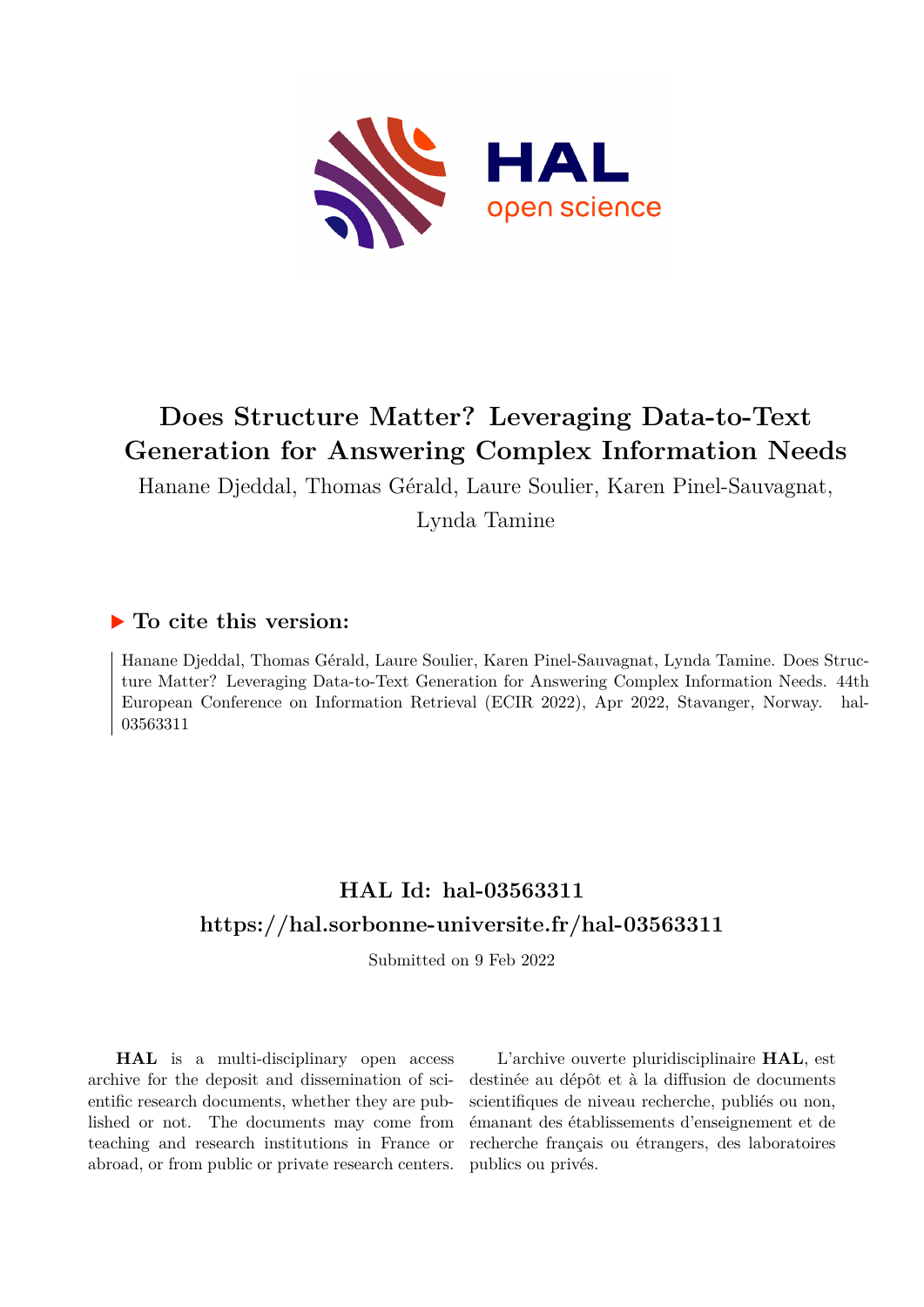## Does Structure Matter? Leveraging Data-to-Text Generation for Answering Complex Information Needs

Hanane Djeddal<sup>∗</sup> , Thomas Gerald<sup>∗</sup> , Laure Soulier<sup>∗</sup> , Karen Pinel-Sauvagnat∗∗, Lynda Tamine∗∗

<sup>∗</sup> CNRS-ISIR, Sorbonne University, Paris, France ∗∗ Universit´e Paul Sabatier, IRIT, Toulouse, France {djeddal, gerald, soulier}@isir-upmc.fr {sauvagnat, tamine}@irit.fr

Abstract. In this work, our aim is to provide a structured answer in natural language to a complex information need. Particularly, we envision using generative models from the perspective of data-to-text generation. We propose the use of a content selection and planning pipeline which aims at structuring the answer by generating intermediate plans. The experimental evaluation is performed using the TREC Complex Answer Retrieval (CAR) dataset. We evaluate both the generated answer and its corresponding structure and show the effectiveness of planning-based models in comparison to a text-to-text model.

Keywords: Answer generation, Complex search tasks, Data-to-text generation

#### 1 Introduction

Complex search tasks (e.g., exploratory) involve open-ended and multifaceted queries that require information retrieval (IR) systems to aggregate information over multiple unstructured documents [19]. To address these requirements, most interactive IR methods adopt the dynamic multi-turn retrieval approach by designing session-based predictive models relying on Markov models [21], query-flow graphs [7] for relevance prediction and sequence-to-sequence models for query suggestion [15, 1]. One drawback of those approaches remains in the iterative querying process, requesting users to visit different contents to complete their information need. Moreover, while there is a gradual shift today towards new interaction paradigms through natural-sounding answers [5, 16], most approaches still rely on a ranked list of documents as the main form of answer.

We envision here solving complex search tasks triggered by open-ended queries, by considering single-turn (vs. multi-turn) interaction with users and providing natural language generated answers (vs. a ranked list of documents). We focus on the upstream part of the search process, once a ranked list of candidate documents has been identified in response to a complex information need. In a close line of research, open-domain QA attempt to retrieve and reason over multiple seed passages either to extract [2, 4] or to generate in a natural language form [14, 18, 16] answers to open-domain questions. Most open-domain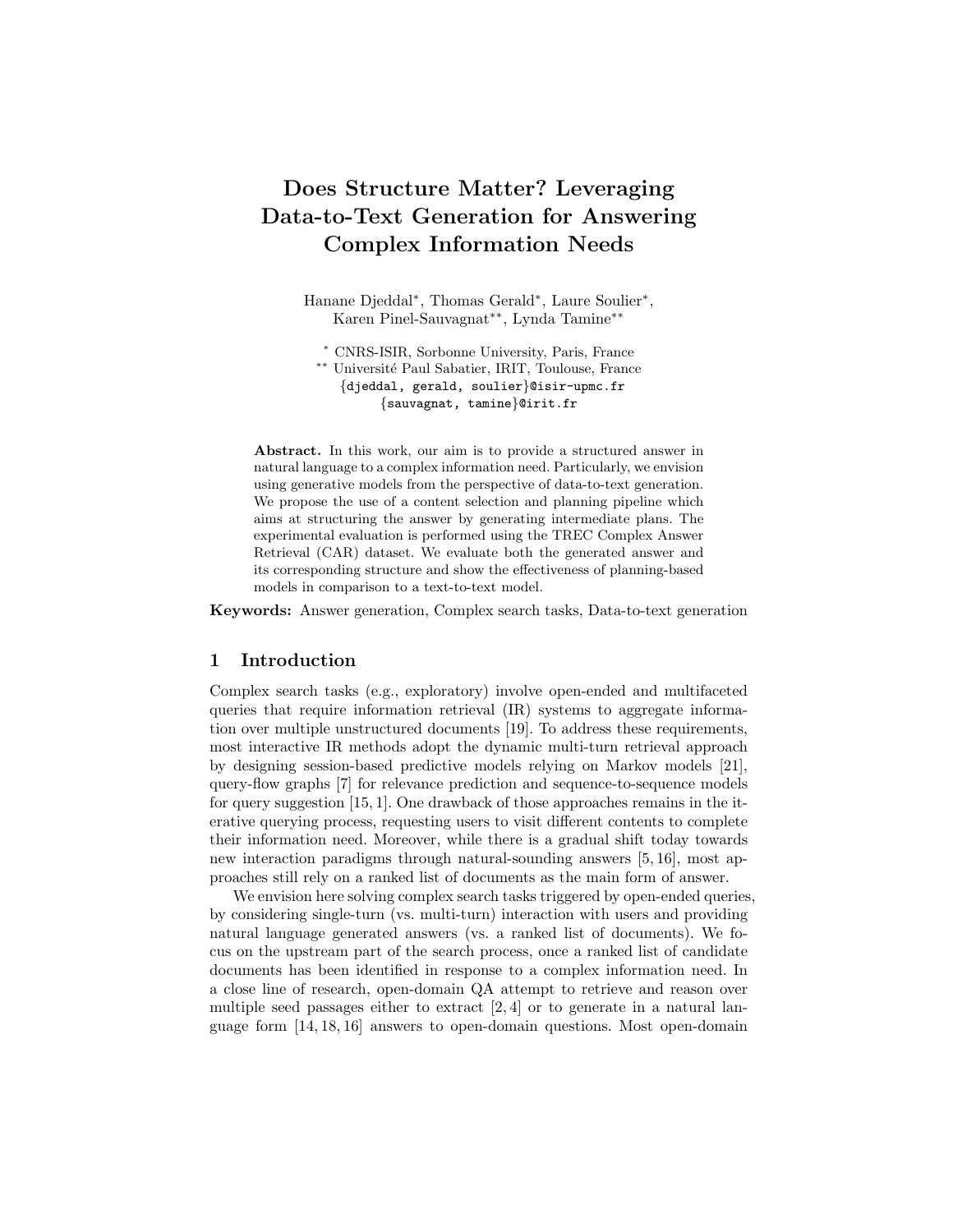#### 2 Djeddal et al.



Fig. 1. Example of a query from the CAR dataset [6] and variants of outputs (structured or plain answers) obtained using a sequential DTT planning-based model.

QA approaches adopt the "Retriever Reader" framework: the retriever ranks candidate passages, then the reader constructs the response based on the most relevant retrieved candidate [9, 17, 24]. Compared with open-domain QA, answer generation to open-ended queries has two main specific issues: 1) all the documents provided by the reader potentially contribute both as evidence and source to generate the answer leading to difficulties in discriminating between relevance and salience of the spans; 2) while most QA problems target a single-span answer [22] included in one document, open-ended queries are characterized by multiple facets [19, 20] that could target a multiple-span answer.

Our objective is to generate an answer that covers the multiple facets of an open-ended query using as input, an initial ranked list of documents. We basically assume that the list of documents cover the different query facets. A naive approach would be to exploit text-to-text models [12, 11]. However, we believe that answering multi-faceted queries would require the modelling of structure prior to generating the answer's content [5] To fit with this requirement, we adopt a data-to-text (DTT) generation approach [10] that introduces the notion of structure by guiding the generation with an intermediary plan aiming at determining what to say on the basis of the input data. This intermediary step, called content selection/planning, reinforces the factualness and the coverage of the generated text since: 1) it organizes the data structure in a latent form to better fit with the generated output, and 2) it provides a structure to the generated answer based on the elements of the initial data. Figure 1 presents an example of a query from TREC Complex Answer Retrieval (CAR) dataset [6] and the two variants of answers (plain answers, structured answers) generated by our proposed model trained respectively on two different train-test datasets (See Section 3). To sum up, given a ranked list of documents relevant to a complex information need, this work investigates the potential of content selection and planning DTT generation models for single-turn answer generation.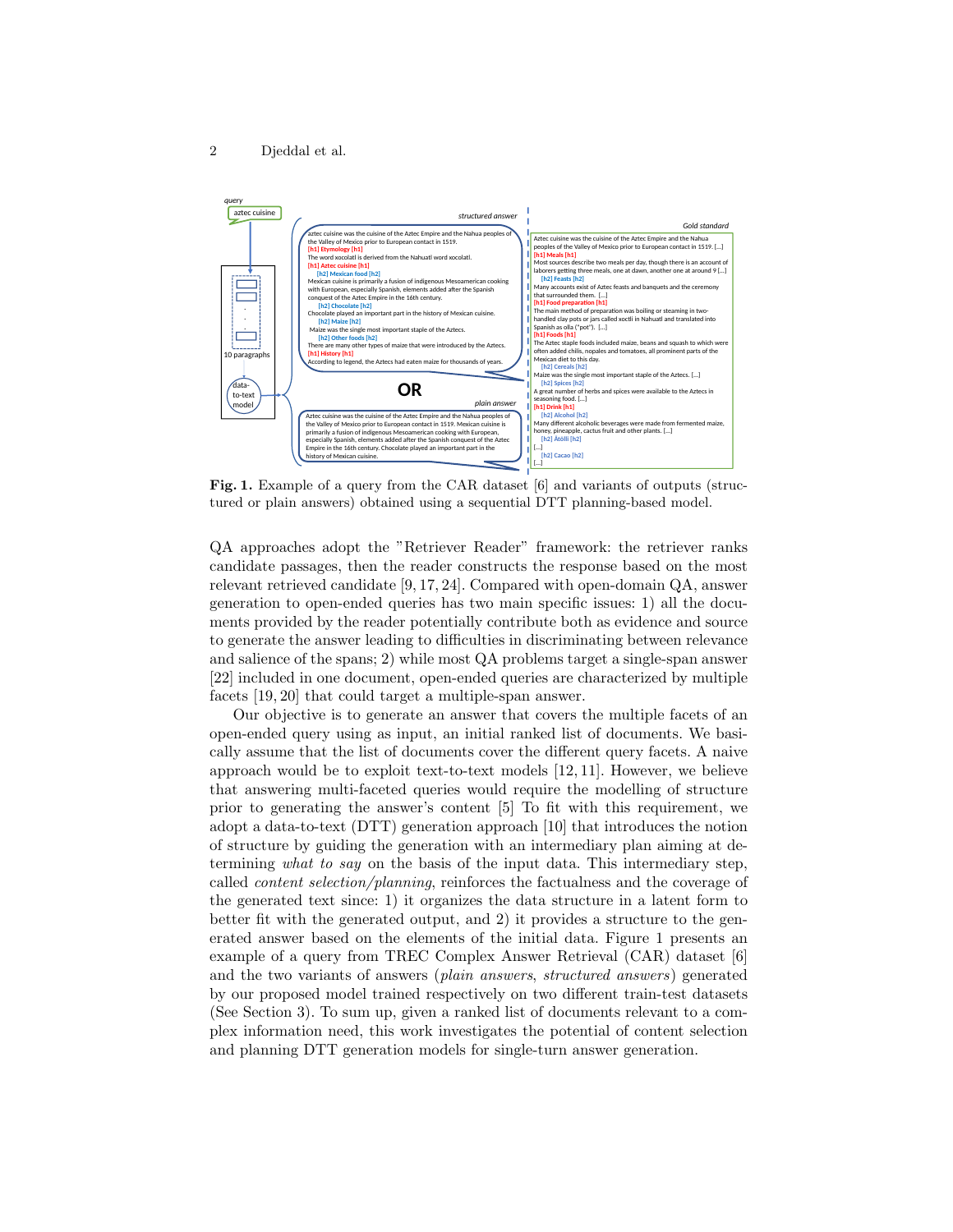Leveraging DTT Generation for Answering Complex Information Needs 3

#### 2 A data-to-text approach for answer generation

We introduce here the model used for generating natural language answers to open-ended queries formulated by users while completing complex search tasks. The designed model is driven by the intuition that the response should be guided by a structure to cover most of the query facets. This prior is modeled through a hierarchical plan which corresponds to a textual object relating the structure of the response with multiple-level titles (titles, subtitles, etc). More formally, we consider a document collection  $\mathcal D$  and a set  $Q \times A \times P$  of query-answer-plan triplets, where  $q \in Q$  refer to queries, answers  $a \in A$  the final response in natural language provided to the user and plans  $p \in P$  represent the hierarchical structure of answers  $a$ . All documents  $d$ , queries  $q$ , answers  $a$  are represented by sets of tokens. For modeling the structure of plans p, we use  $p = \{h_1, ..., h_i, ..., h_{|p|}\}\$ where  $h_i$  represents a line in the plan expressing a heading (title, subtitles, etc.). The  $h_i$  are modeled as sets of tokens.

Given a query  $q$  and a document collection  $\mathcal{D}$ , our objective is to generate an answer a. To do so, we follow the "Retriever Generator" framework in which: 1) a ranking model  $\mathcal{M}_{ret}$  retrieves a ranked list  $\mathcal{D}_q$  of documents in response to query q, where  $\mathcal{D}_q = \{d_q^1, \ldots, d_q^n\}$  and 2) a text generation model  $\mathcal{M}_{gen}$  generates answer a given the retrieved list  $\mathcal{D}_q$  and query q. As outlined earlier, the challenges of our task mainly rely on aggregating information over the ranked list of documents and generating a structured answer in natural language. Thus, we fix the retrieval model  $\mathcal{M}_{ret}$  and focus on the generation model  $\mathcal{M}_{gen}$ . The latter exploits the DTT generation model based on content selection and planning [10]. To generate the intermediary plan p and the answer a, we rely on two successive encoder-decoders (based on T5 [12] as the building-box model):

• The planning encoder-decoder encodes each document  $d_q \in \mathcal{D}_q$  concatenated with the query  $q$  and decodes a plan  $p$ . The training of such network is guided by the auto-regressive generation loss:

$$
\mathcal{L}_{planning}(q, p) = P(p|q, \mathcal{D}_q) = \prod_{j=1}^{|p|} \prod_{k=1}^{|h_j|} P(h_{jk}|h_{j, < k}, q, \mathcal{D}_q) \tag{1}
$$

where j and k point out resp. to the heading  $h_j$  and the  $k^{th}$  token  $h_{jk}$  in heading  $h_j$ .  $h_{j,\leq k}$  corresponds to the token sequence in heading  $h_j$  before the  $k^{th}$  token. • The content generation encoder-decoder encodes each heading  $h_p$  in the plan  $p$  (generated by the planning encoder-decoder) concatenated with the embedding of the document list  $\mathcal{D}_q$ . The latter is obtained by the planning encoderdecoder since the T5 model provides embeddings for both documents independently and the set of documents. After the encoding, the network then decodes an answer a. The training is also guided by the auto-regressive generation loss:

$$
\mathcal{L}_{answer}(q, a, p) = P(a|q, p, \mathcal{D}_q) = \prod_{k=1}^{|a|} P(a_k|a_{< k}, q, p, \mathcal{D}_q)
$$
\n<sup>(2)</sup>

where  $a_k$  and  $a_{< k}$  resp. express the  $k^{th}$  token in answer a and the token sequence of answer a before the  $k^{th}$  token. The final loss is a combination of both losses:

$$
\mathcal{L} = \sum_{\{q,a,p\} \in Q \times A \times P} \mathcal{L}_{planning}(q, p) + \mathcal{L}_{answer}(q, a, p) \tag{3}
$$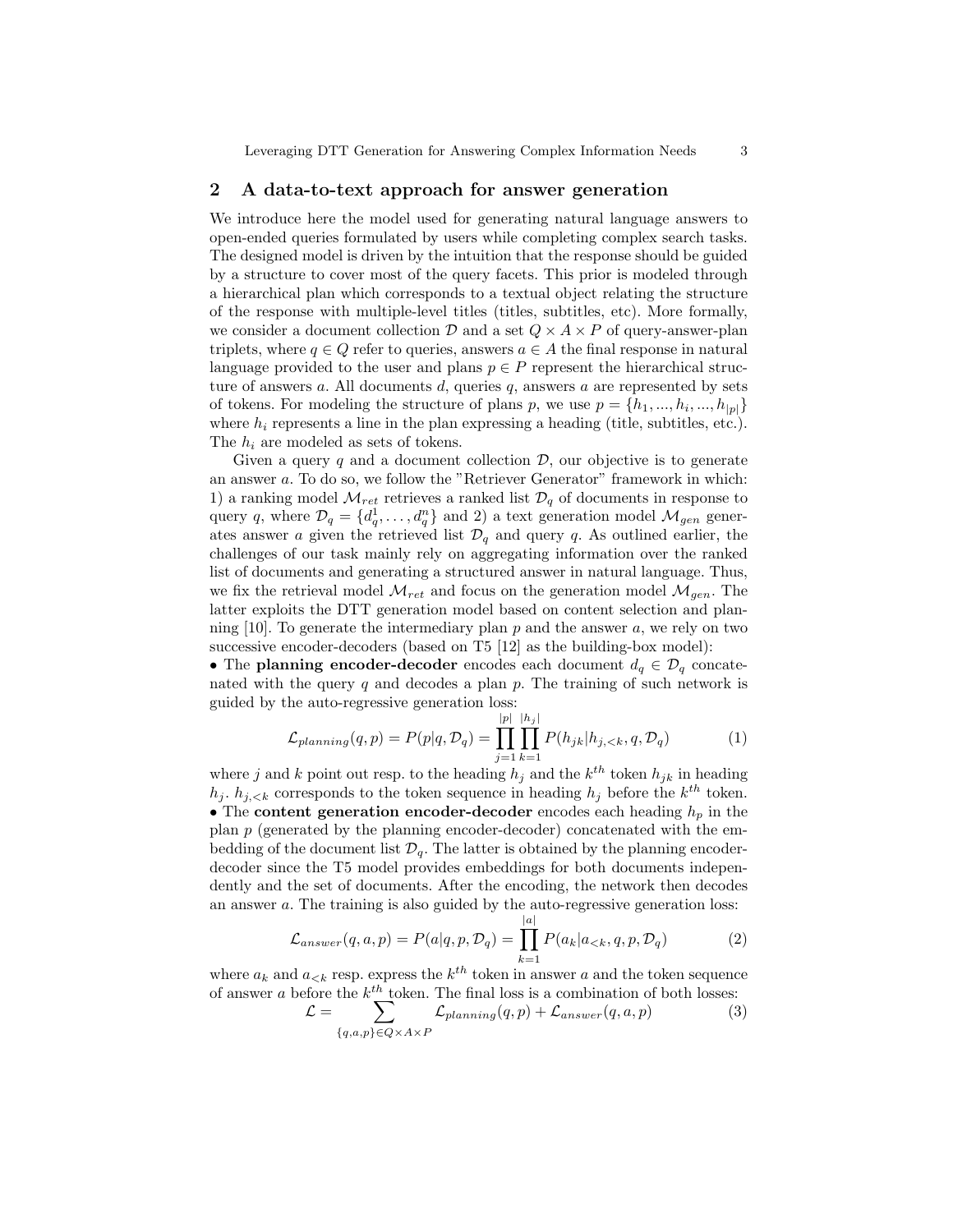4 Djeddal et al.

#### 3 Evaluation Setup

Dataset. We selected the TREC CAR (Complex Answer Retrieval) 2017 corpus [6]. This dataset includes: (1) queries - denoting complex search tasks with multiple facets, (2) plans - expressing the different expected facets, and (3) paragraphs extracted from English Wikipedia - corresponding to texts associated with plan sections. The TREC CAR task consists of retrieving the paragraphs associated to each plan section to build a structured answer combining both plan sections and paragraphs. We used these structured answers as the final objective of our generation model given the queries; and the plans as the structure prior. Due to the structure prior constraint, we removed in the training set answers without any plans. To compare the models abilities to generate structured answers, we also evaluate a new form of expected answer (plain answers) where structure is not taken into account. For this aim, we built a new dataset upon the initial TREC CAR dataset but only considering the paragraphs (without plans). Thus, we obtain two versions of datasets (for *structured answers* and *plain answers*) which both follow the original split of the TREC CAR dataset<sup>1</sup>. Second, for computational reasons, we reduced the number of entries in our training set by considering only a half of Fold 0. Also, due to the memory constraints of generation models and the length of Wikipedia articles, we reduced the document size by only keeping the first sentence of paragraphs. Some statistics of the original dataset and our two adapted datasets are given in Table 1.

Model variants and baselines. We implement two versions of our model<sup>2</sup>:

• Planning-seq: a sequential model where the planning module (Equation 1) and the content generation module (Equation 2) are trained separately. At inference, both modules are used sequentially.

• Planning-e2e: the end-to-end version of our model (Equation 3). The content module is fed with the output embeddings of the planning module, and document tokens.

Besides, we compare our models with two baselines: 1) the T5 model [12] which is fine-tuned on each dataset, and 2)  $Ext$ , an extractive method where we extract, for each sentence in the ground truth, a sentence in the input supporting documents that maximizes the F1 score of BERTScore [23]. All models consider for each topic a set of 10 relevant paragraphs ranked using BM25 as input.

Metrics. To evaluate the quality of the generation, we consider three well-known metrics: 1) the ROUGE-L mid metric (Rouge-P, Rouge-R, Rouge-F) [8] measuring the exact match between the generated and the reference texts, 2) the BERTScore [23] (the F1 score is reported) which computes similarity between

<sup>1</sup> The large train set for training, and the Y1 benchmark test set for testing.

2 code available at https://github.com/hanane-djeddal/Complex-Answer-Generation/

Table 1. Statistics on the TREC CAR 2017 dataset and its adaptation for experiments.

|                     |         | Original dataset |        | Structured answers | Plain answers |         |
|---------------------|---------|------------------|--------|--------------------|---------------|---------|
|                     | Train   | Test             | Train  | Test               | Train         | Test    |
| $\#$ answers        | 598 308 | 132              | 46 224 | 132                | 46 224        | 132     |
| $\#$ tokens/answers | 1376.48 | 5456.94          | 609.31 | 1724.63            | 449.21        | 1409.79 |
| $#heads$ /plan      | 6.10    | 17.69            | 6.22   | 17.69              | ۰             |         |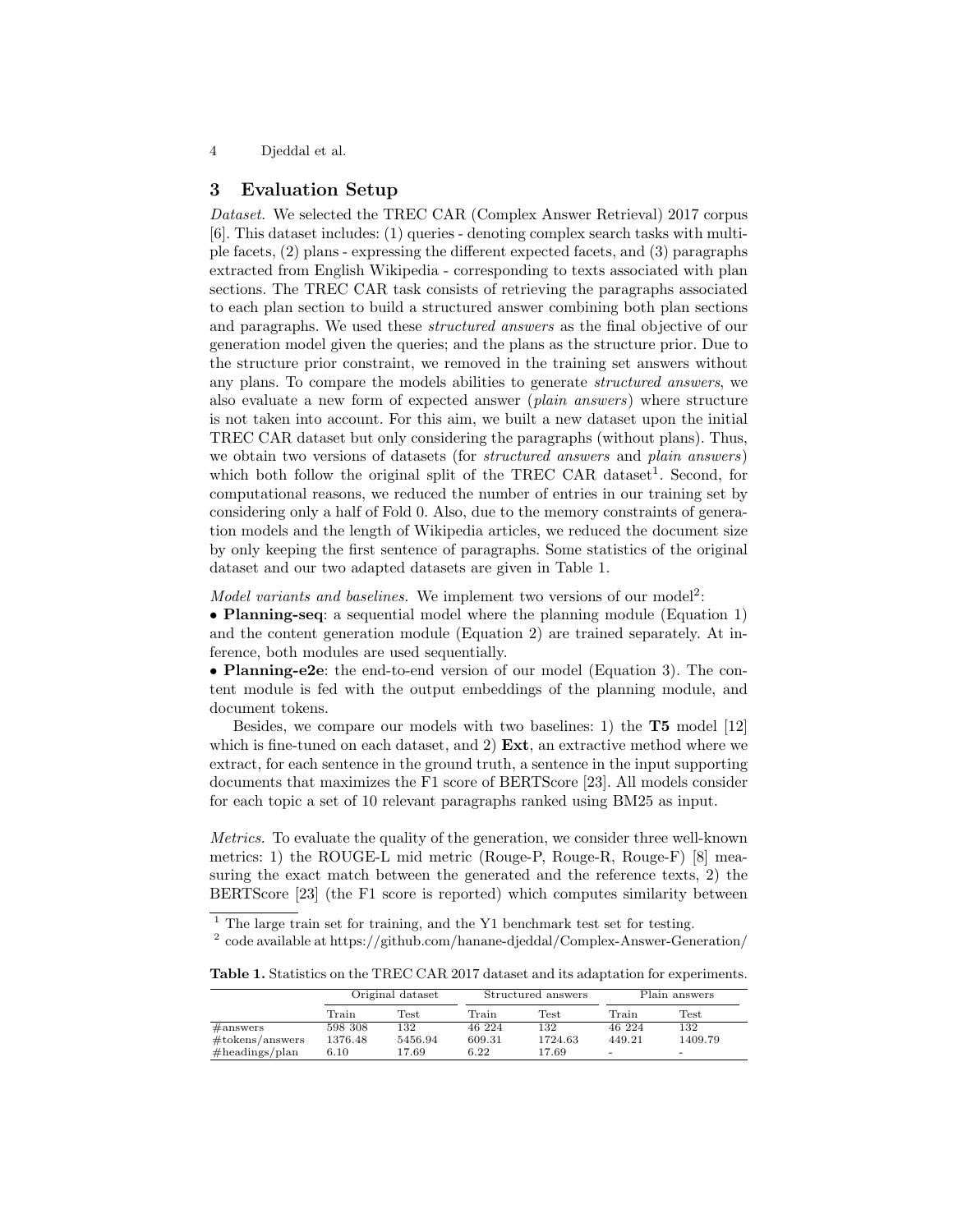|                |                  |              |        |       |       |       | $\#$ tokens Rouge-P Rouge-R Rouge-F BERTScore QuestEval |       |
|----------------|------------------|--------------|--------|-------|-------|-------|---------------------------------------------------------|-------|
| uctured        | wers<br>ans      | <b>EXT</b>   | 898.22 | 36.50 | 26.99 | 29.86 | 85.50                                                   | 41.99 |
|                |                  | T5           | 126.25 | 76.19 | 08.41 | 14.25 | 84.95                                                   | 39.06 |
|                |                  | Planning-seq | 181.39 | 62.94 | 09.57 | 15.36 | 84.44                                                   | 37.47 |
|                |                  | Planning-e2e | 203.48 | 63.4  | 10.21 | 16.09 | 84.91                                                   | 39.31 |
| र्म्न          | E3               | <b>EXT</b>   | 885.35 | 34.35 | 26.73 | 28.99 | 86.30                                                   | 42.34 |
| $_{\rm plain}$ | ξe               | T5           | 110.62 | 78.05 | 09.24 | 15.48 | 85.51                                                   | 39.89 |
|                | ans <sup>-</sup> | Planning-seq | 163.58 | 65.73 | 10.34 | 16.27 | 84.29                                                   | 38.46 |
|                |                  | Planning-e2e | 126.91 | 75.92 | 10.34 | 17.05 | 85.67                                                   | 40.78 |

Table 2. Effectiveness of the answer generation. In bold are the highest metric value among the generation models (T5, Planning-seq, Planning-e2e).

the generated and the gold reference text embeddings, 3) the QuestEval [13] framework which relies on question answering models to assess whether a summary contains all the source information: if the same questions are asked to the generated and the reference texts, the produced answers should be consistent.

To evaluate the model's ability to generate structure (namely the plans), we use the METEOR score [3] capturing how well-ordered the output words are.

#### 4 Results

We perform the experimental evaluations w.r.t. two objectives. First, we measure the effectiveness of the generated answers. Second, we provide a thorough analysis of the generated plans.

Answer generation effectiveness. Table 2 reports the results of the different settings and models used for generating answers. It is worth of recall that the EXT baseline does not address the generation task and is built from the ground truth leading to provide high value trends. With this in mind, we can outline that:

• Planning-based generation models are competitive regarding the T5 generation baseline: our models allow to generate longer answers (avg. 200 tokens), thus increasing the recall metric (Rouge-R). The smaller precision (76.19 for T5, up to 63.4 for our models) does not hinder the semantic content of the answer (see BERTScore and QuestEval values which are very close to the EXT metrics). This suggests that our models are able to generate answers with the adequate content, even if noisy at some points.

• One can see the general trend towards higher metrics for all models in the plain answers setting compared to the structured answers setting (e.g. Rouge-P reaching up to 78.05 vs. 76.15) over all models. The *plain answers* setting is less difficult since the expected answer is not structured (only composed of paragraphs); evaluation metrics are higher since the gold reference is not based on both plans and paragraphs (as in the *structured answers* setting). In the *plain* answers setting, our models are most effective (with an advantage for Planninge2e with, for instance 17.05 Rouge-F vs. 15.48 for T5). Even if the plain answers setting does not expect plans in the final answer, our models generate an intermediary plan that guides the answer generation. In contrast, T5 directly generates the answer. This reinforces our intuition about the importance of structure prior for generating an answer to a complex information need.

• Our end-to-end model seems more effective than the sequential one (e.g., resp. 40.78 vs. 38.46 for the QuestEval metric), suggesting the relevance of guiding the learning of the planning encoder-decoder by the answer generation task.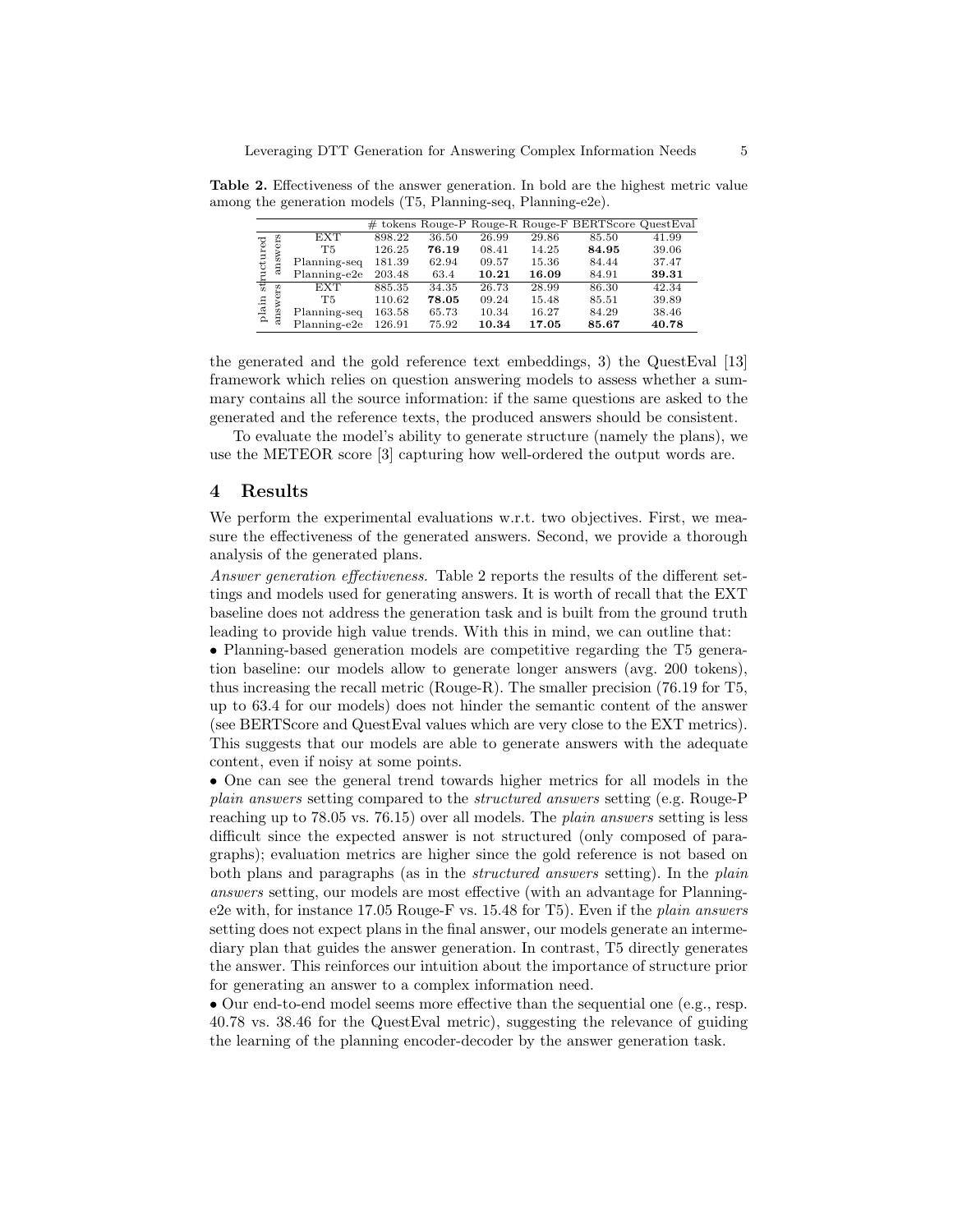6 Djeddal et al.

Table 3. Analysis of the intermediate and final plans (resp. noted IP and FP) in our sequential and end-to-end planning-based models for the structured answers setting.

|                               |     |      |      |       |       |       |       | #tokens #heading depth Rouge-P Rouge-R Rouge-F BERTScore Meteor |      |
|-------------------------------|-----|------|------|-------|-------|-------|-------|-----------------------------------------------------------------|------|
| T5                            | FP. | 1.41 | 2.24 | .14   | 39.89 | 04.69 | 07.69 | 77.40                                                           | 3.24 |
|                               | IΡ  | 1.83 | 4.42 | 1.45  | 31.20 | 8.29  | 11.51 | 81.25                                                           | 5.97 |
| Planning-seq $_{\text{FP}}^-$ |     | 1.88 | 4.11 | 1.45  | 31.31 | 7.93  | 11.03 | 80.49                                                           | 5.55 |
|                               | ΙP  | 1.57 | 3.37 | 1.15  | 35.15 | 07.34 | 11.12 | 81.21                                                           | 5.51 |
| Planning-e2e $_{\text{FP}}^-$ |     | 1.64 | 3.27 | $-16$ | 34.79 | 06.38 | 09.78 | 80.70                                                           | 4.71 |

Analyses of the generated plans. To get a deeper understanding of our model behavior regarding the structure prior, we analyze the plans generated by the different encoder-decoders: the intermediate one provided by the planning encoderdecoder and the final one included in the final answer after the generation encoder-decoder (we simply extracted headings of the structured answer - red and blue lines in Figure 1). We report in Table 3 the different evaluation metrics presented in Section 4 to measure the quality of plans and add some plan statistics (the average number of tokens for each plan section - #token; the number of generated plan sections by query -#heading; the mean depth of plan sections i.e i of  $h_i$  -depth). Comparison of intermediate and final plans obtained by our models with the final one generated by T5 highlights that: 1) our plans are longer and more complex (more tokens by plan section - up to 1.83 in average, more and deeper headings - up to  $4/5$  headings in average), 2) our plans generally cover more facets (higher recall), in correct order (higher Meteor) with a better relevant semantics (higher BERTScore). The lowest precision (up to 35.15 vs. 39.89 for the T5) might be explained by the plan sizes. Moreover, the comparison of intermediate vs. final plans underlines a general trend towards lower quality of plans in the final step (e.g., 11.51 vs. 11.03 for Planning-seq in terms of Rouge-F). But the previous discussion on answer effectiveness, and the higher performance of our models regarding T5) suggests that there is a balance to reach between raw text and plan generation and that the structure prior is however highly beneficial for generating a good answer.

#### 5 Conclusion

Traditionally, IR approaches solving complex information needs focused on leveraging multi-turn interactions to provide optimal rankings of candidate documents at each turn. In this paper we have suggested alternative retrieval models that do not rely on the interactive updating of queries and document rankings as answers. We suggest that data-to-text generation is an alternative way to generate in a single-turn, a natural language and structured answer. Experimental evaluation of a planning-based DTT model using the TREC CAR dataset shows the potential of our intuition. We believe that our work opens up novel research areas regarding answer generation and explanation in conversational IR systems.

Acknowledgements. We would like to thank projects ANR JCJC SESAMS (ANR-18- CE23-0001) and ANR COST (ANR-18-CE23-0016) for supporting this work. This work was performed using HPC resources from GENCI-IDRIS (Grant 2021-101681).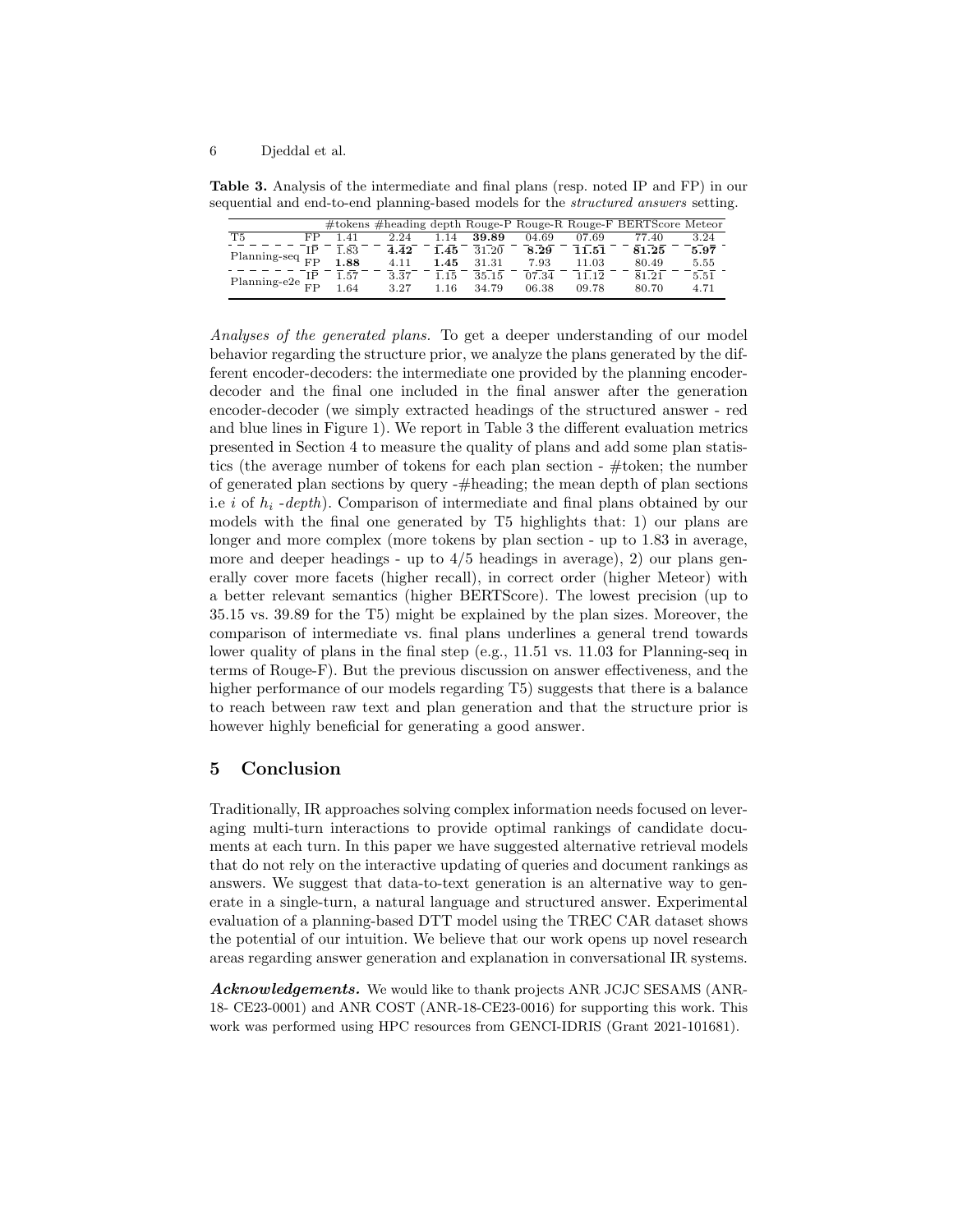#### References

- 1. Ahmad, W.U., Chang, K., Wang, H.: Context attentive document ranking and query suggestion. pp. 385–394. Proceedings of the 42nd International ACM SIGIR, SIGIR 2019 (2019)
- 2. Asai, A., Hashimoto, K., Hajishirzi, H., Socher, R., Xiong, C.: Learning to retrieve reasoning paths over wikipedia graph for question answering. International Conference on Learning Representations (2020)
- 3. Banerjee, S., Lavie, A.: Meteor: An automatic metric for mt evaluation with improved correlation with human judgments. pp. 65–72. Proceedings of the acl workshop on intrinsic and extrinsic evaluation measures for machine translation and/or summarization (2005)
- 4. Chen, D., Fisch, A., Weston, J., Bordes, A.: Reading wikipedia to answer opendomain questions. ACL (2017)
- 5. Culpepper, J.S., Diaz, F., Smucker, M.D.: Research frontiers in information retrieval: Report from the third strategic workshop on information retrieval in lorne (SWIRL 2018). SIGIR Forum (1), 34–90 (2018)
- 6. Dietz, L., Verma, M., Radlinski, F., Craswell, N.: Trec complex answer retrieval overview. TREC (2017)
- 7. Hassan Awadallah, A., White, R.W., Pantel, P., Dumais, S.T., Wang, Y.M.: Supporting complex search tasks. CIKM '14, p. 829–838. Proceedings of the 23rd ACM International Conference on Conference on Information and Knowledge Management, New York, NY, USA (2014)
- 8. Lin, C.Y.: Rouge: A package for automatic evaluation of summaries. pp. 74–81. Text summarization branches out (2004)
- 9. Min, S., Zhong, V., Zettlemoyer, L., Hajishirzi, H.: Multi-hop reading comprehension through question decomposition and rescoring. In: ACL (2019)
- 10. Puduppully, R., Dong, L., Lapata, M.: Data-to-text generation with content selection and planning. pp. 6908–6915. The Thirty-Third AAAI Conference on Artificial Intelligence, AAAI 2019 (2019)
- 11. Radford, A., Narasimhan, K.: Improving language understanding by generative pre-training (2018)
- 12. Raffel, C., Shazeer, N., Roberts, A., Lee, K., Narang, S., Matena, M., Zhou, Y., Li, W., Liu, P.J.: Exploring the limits of transfer learning with a unified text-to-text transformer. Journal of Machine Learning Research 21(140), 1–67 (2020)
- 13. Scialom, T., Dray, P.A., Gallinari, P., Lamprier, S., Piwowarski, B., Staiano, J., Wang, A.: Questeval: Summarization asks for fact-based evaluation. arXiv (2021)
- 14. Song, L., Wang, Z., Hamza, W., Zhang, Y., Gildea, D.: Leveraging context information for natural question generation. In: M.A. Walker, H. Ji, A. Stent (eds.) Proceedings of the 2018 Conference of the North American Chapter of the Association for Computational Linguistics: Human Language Technologies, pp. 569–574. Association for Computational Linguistics (2018)
- 15. Sordoni, A., Bengio, Y., Vahabi, H., Lioma, C., Grue Simonsen, J., Nie, J.Y.: A hierarchical recurrent encoder-decoder for generative context-aware query suggestion. Association for Computing Machinery, CIKM '15 (2015)
- 16. Tan, C., Wei, F., Yang, N., Du, B., Lv, W., Zhou, M.: S-net: From answer extraction to answer synthesis for machine reading comprehension. AAAI (2018)
- 17. Tu, M., Wang, G., Huang, J., Tang, Y., He, X., Zhou, B.: Multi-hop reading comprehension across multiple documents by reasoning over heterogeneous graphs. Proceedings of the 57th Annual Meeting of the Association for Computational Linguistics ACL (2019)